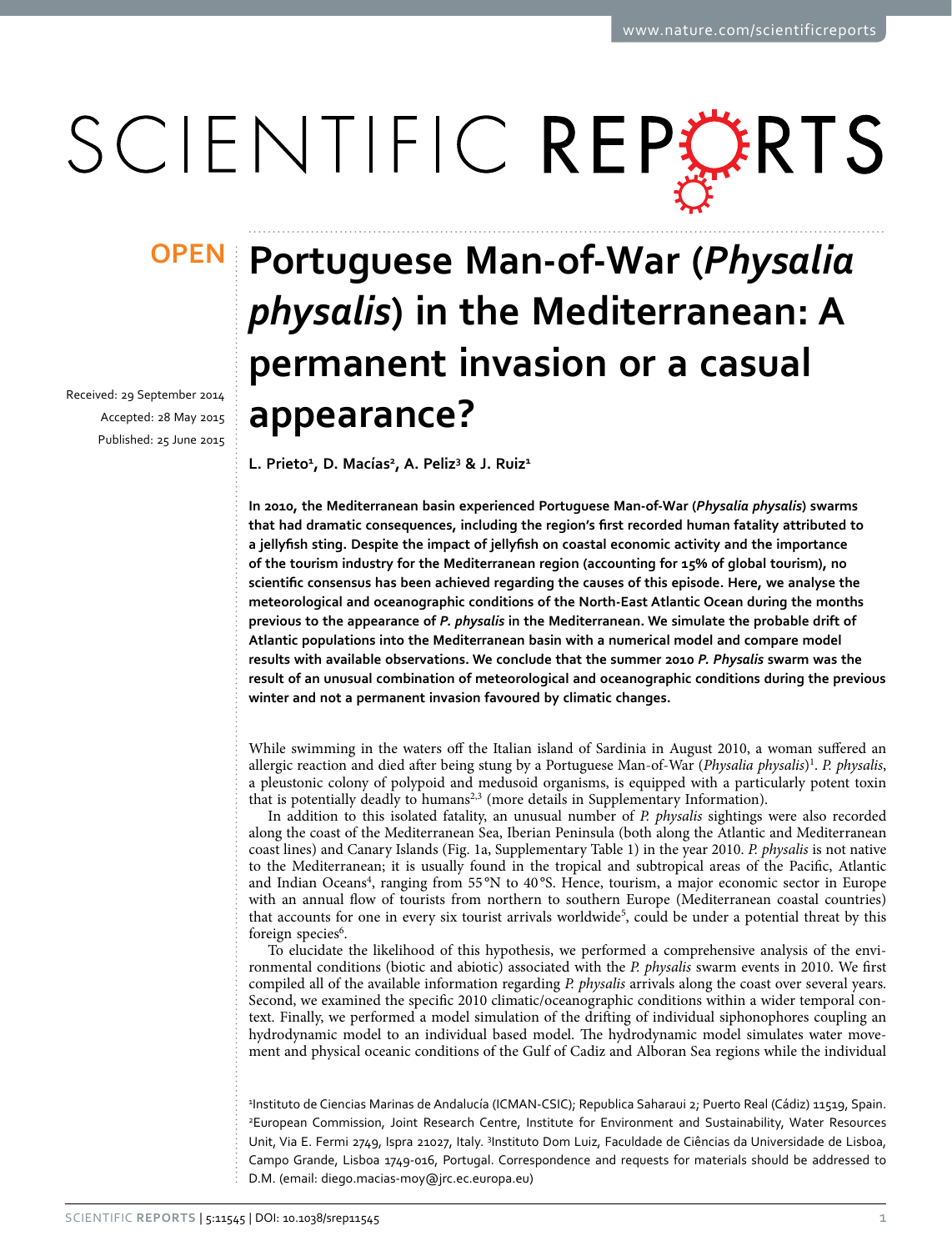

<span id="page-1-0"></span>**Figure 1. Wind and Occurrence of Portuguese Man-of-War.** (**a**) Total number of *Physalia physalis* sightings on the coast of the Mediterranean Sea, Iberian Peninsula (both Atlantic and Mediterranean coastlines) and Canary Islands during eight consecutive years (2005–2012). The year 2010 is an anomalous year in terms of the frequency of occurrences and in the total number of colonies arriving (more than 100,000 colonies) compared to 2009 and 2011, which featured less than 60 colonies. (**b**) The black line is the monthly climatology from 1979 to 2012 for the wind (U component) in the Atlantic Ocean from 50 °N to 28 °N and from −20 °W to −10 °W (red square in the map). The red line shows the data from the 2009–2010 winter when westerlies (positive values) were much stronger in the entire basin compared to the average. The data are ERA-Interim daily analysis products [\(http://www.ecmwf.int/en/research/climate](http://www.ecmwf.int/en/research/climate-reanalysis/era-interim)[reanalysis/era-interim\)](http://www.ecmwf.int/en/research/climate-reanalysis/era-interim) downloaded on 12 June, 2013. The map in the inset was created by the authors using the *m-map* toolbox included in Matlab®.

based model track the drifting path of each individual colony under the combined action of currents and wind drift. Model estimated beaching patterns of *P. physalis* were compared with available observations at both sides of the Strait of Gibraltar for winter/spring of year 2010.

#### **Results**

A plausible explanation for the occurrence of the Portuguese Man-of-War within the Mediterranean Basin in summer 2010 is that specific climatic and oceanographic conditions during the previous winter in the North Atlantic favoured the transport of this jellyfish organism into the Mediterranean. The North Atlantic Oscillation index (NAO) is one of the major modes of variability in the Northern Hemisphere atmosphere<sup>7</sup> and is particularly significant in winter (December to March) when it exerts a strong control on the climate of Western Europe by regulating the intensity of zonal winds and precipitation patterns<sup>[8](#page-5-7)</sup>. The 2009–2010 winter had one of the most negative NAO indices (−4.64) measured during the nearly 150-year record<sup>[9](#page-5-8)</sup> (Supplementary Fig. 1). This climatic condition favoured a stormy mid-latitude Atlantic, with increased storm activity and rainfall in southern Europe, the western Mediterranean and North Africa<sup>10</sup>.

Wind data from the ERA-interim analysis provided by the European Center for Medium-range Weather Forecast (ECMWF) for the North-East Atlantic (29°N–51°N, 20°W–10°W) illustrate that the 2009–2010 winter indeed featured an anomalous intensity of westerly winds [\(Fig. 1b\)](#page-1-0), with mean values between 1.5 and 4 times higher than the long-term (1979–2012) average.

To specify the moment to begin the model simulation, we analysed the wind patterns in the NE Atlantic area (29 °N–51 °N, 20 °W-10 °W) [\(Fig. 1](#page-1-0), red square in inset). In addition to the previously mentioned anomalous intensity of westerly winds between November and December 2009, during the first 25 days of January 2010 the daily mean kinematic wind stress in the southwestern corner of Portugal (at −10 °W and between 37 °N and 38 °N) indicated continuously blowing westerlies with no changes in direction (supplementary Fig. 2). Therefore, we decided that these continuous westerly winds could have likely moved the open-ocean *P. physalis* population towards the mainland. Consequently, the first day of the simulation was 26 January 2010.

To determine the initial position of the colony along the Portuguese coast we used the singular arrival of 10,373 *P. physalis* colonies to the continuously monitored shoreline of Doñana National Park (SW Iberian Peninsula) during 22–26 February, 2010. A backward analysis of simulated colonies' drift determined that this population was most likely located off the southwestern Portuguese coast one month earlier (see Methods for details).

We then initialised the model run by seeding that particular region of the southwestern Portugal with a *P. physalis* population of 25,000 colonies extending from the coast (20m depth) to the continental slope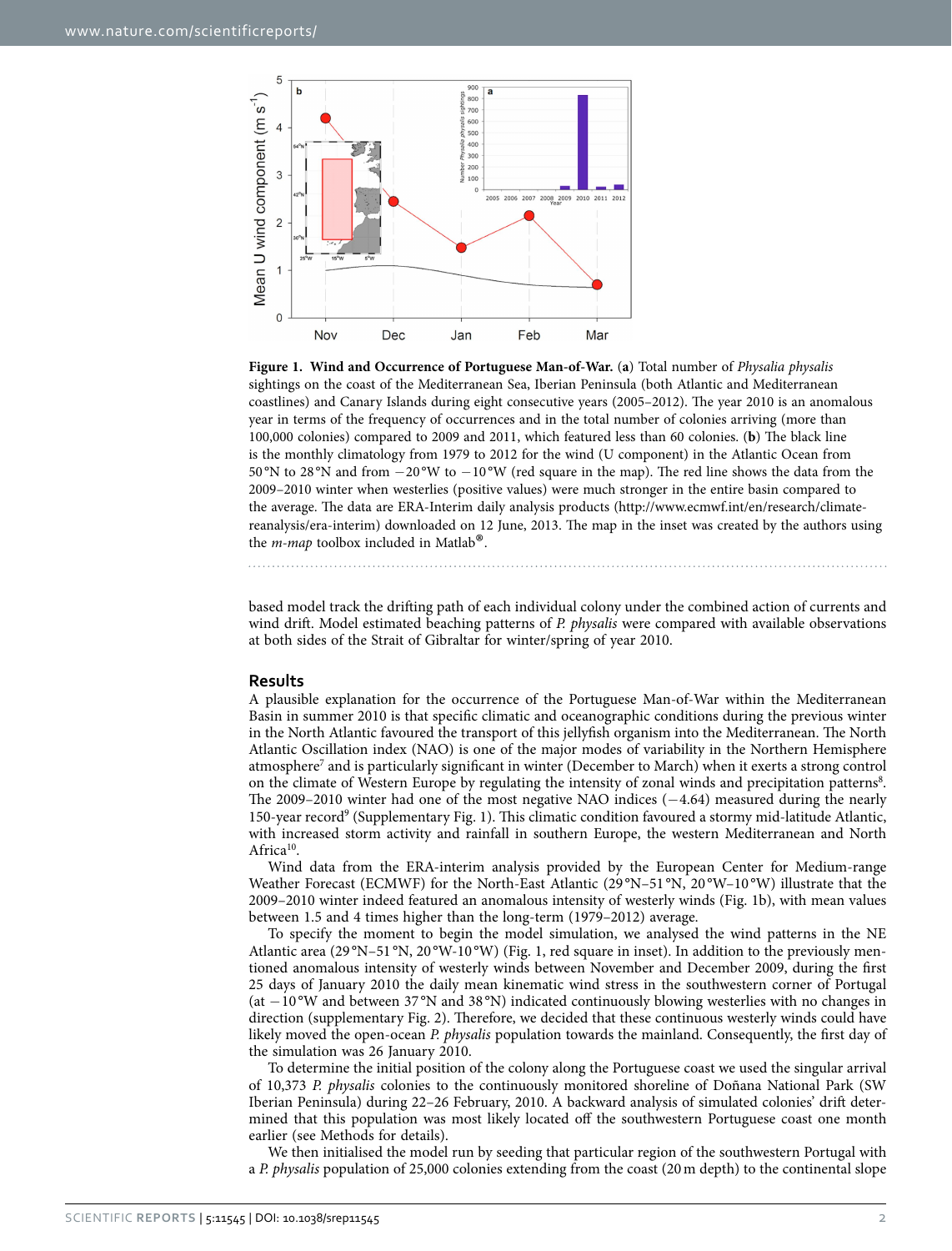(200m depth) at the end of January 2010, as discussed above (red circles in [Fig. 2a](#page-3-0)). We projected this simulation forward and ran it until the end of March 2010 (black circles in [Fig. 2a\)](#page-3-0).

The simulated *P. physalis* beaching pattern is very similar to the observations along the coast ([Fig. 2b,c](#page-3-0)  and Supplementary Fig. 3). Some of the discrepancies in the densities are very likely due to sampling deficiencies; certain beaches were sampled only once, and several tidal cycles occurred between the predicted date of beaching by the numerical model and the actual sampling date. This result suggests that some of the stranded *P. physalis* colonies could have been washed out again by tidal movement, decreasing the observed density.

Additionally, a few colonies again arrived at the coast a month later (April 2010) in the easternmost end of the Alboran Sea and with a larger mean size than the ones previously detected [\(Fig. 3\)](#page-4-0).

#### **Discussion**

This simulation and our analysis of the meteorological conditions during this particular year seem to indicate that the main mechanism involved in the massive arrival of *P. physalis* to the coast was the zonal wind that pushed populations from the open ocean toward the Iberian Margin. In line with this hypothesis, *P. physalis* arrivals to the southern Iberian coast, on both the Atlantic and Mediterranean (in the Alboran Sea) sides, were registered during February and March of 2010 (Supplementary Table 1), a period with strong westerly events in the region, as indicated above [\(Fig. 1b\)](#page-1-0).

However, we cannot exclude the role of the open-ocean currents during that particular year, which may also have been strong. The relationship between NAO and open ocean circulation in the North-East Atlantic is nonetheless less straightforward<sup>11</sup>. The core of the eastern side of the Azores Current fluctuates in latitude, with fluctuations in its axis of a few degrees from year to year<sup>12</sup>. However, the role climatic oscillations such as NAO play in these fluctuations is not yet well established.

Due to their enlarged pneumatophores (the sail-shaped structure filled with gas[13\)](#page-5-12) *P. physalis* individuals are advected under the direct influence of wind drag, particularly by moderately strong winds (i.e., approximately 5 m/s)<sup>13</sup>, that generates drifting velocities that are well above typical ocean currents speed. As soon as the individuals approach the coast, they begin to feel the effect of the slope-shelf currents, which are strong (even under weak winds) and can compete with the wind with regard to the dispersal of the jellyfish, primarily due to the colonies' long filaments. We have not considered the two possible configurations of the colonies (*right* and *left*[13\)](#page-5-12) that make them sail at a certain angle to the wind direction (10–15°) because this angle decreases with intense winds[14](#page-5-13) (such as those during storm events) and because of the shorter distances travelled by the colonies under the main influence of winds from the shelf to the coast (see Methods for a more detailed description).

The main upper slope current along the Southwestern Iberian Margin and Gulf of Cadiz (the Gulf of Cadiz Slope Current, GCC) is linked to the inflow into the Mediterranean<sup>15[,16](#page-5-15)</sup>. Indeed, a larger inflow will induce a stronger GCC, which will generate a suction mechanism from a larger area and from larger distances (poleward along the Southwestern Iberian Margin) from the Strait of Gibraltar. Within this context, if a large population is 'available' along the Southwestern Iberian Margin, a strong inflow (in this case enhanced by persistent zonal winds) will produce a massive advection into the Mediterranean.

Therefore, our analysis and simulations clearly support that the exceptional occurrence of the Portuguese Man-of-War within the Mediterranean in summer 2010 could be explained by the unique climatic conditions during the previous winter. Currents and winds acted together to push Atlantic colonies through the Strait of Gibraltar and into the Mediterranean basin. This is further supported by the larger size class of the jellyfish reaching the coasts of the Alboran Sea in April 2010 [\(Fig. 3\)](#page-4-0), almost two months later than the initial beaching event. This indicates that they were likely part of the same population that entered the Mediterranean from the Atlantic and that they had spent several weeks trapped in the anticyclonic circulation of the Alboran Sea Gyres before reaching the coast. This second influx of colonies appeared along the beaches open to the east [\(Fig. 3b](#page-4-0)), and the colonies were pushed to shore by persistent winds with an easterly component.

The stranding pattern of *P. physalis* the next year (2011) inside the Mediterranean comprised only eight sightings, and a total of 17 colonies (Supplementary Table 1). Only two colonies were observed inside the Mediterranean during 2012. These figures are similar to the strandings in 2009 (eight sightings totalling 57 colonies), indicating that the colony density did not permanently increase inside the basin after 2010. Moreover, only one *P. physalis* colony was observed in the Mediterranean Basin east of the Balearic Sea in 2011 and zero in 2012[17](#page-5-16)[,18](#page-5-17). We therefore propose that the presence of *P. physalis* along Mediterranean beaches will not constitute a continuous problem.

Nevertheless, the possibility that the particular/unique conditions that occurred during 2010 (and permitted this intrusion) will become more frequent greatly depends on the projected NAO patterns in future climate scenarios. In this sense, a few studies have shown increasingly positive trends in the NAO index in simulations with increased greenhouse gas emissions, though this is not true in all models, and the magnitude and character of the changes vary across the models<sup>19</sup>. Indeed, NAO projections remain one of the key uncertainties in future climate projections<sup>20</sup>. Therefore, unless the NAO drifts toward more negative values under the influence of climate change recreating these so far unique meteorological conditions increasingly frequently, the 2010 *P. physalis* swarm event is unlikely to re-occur on a regular basis.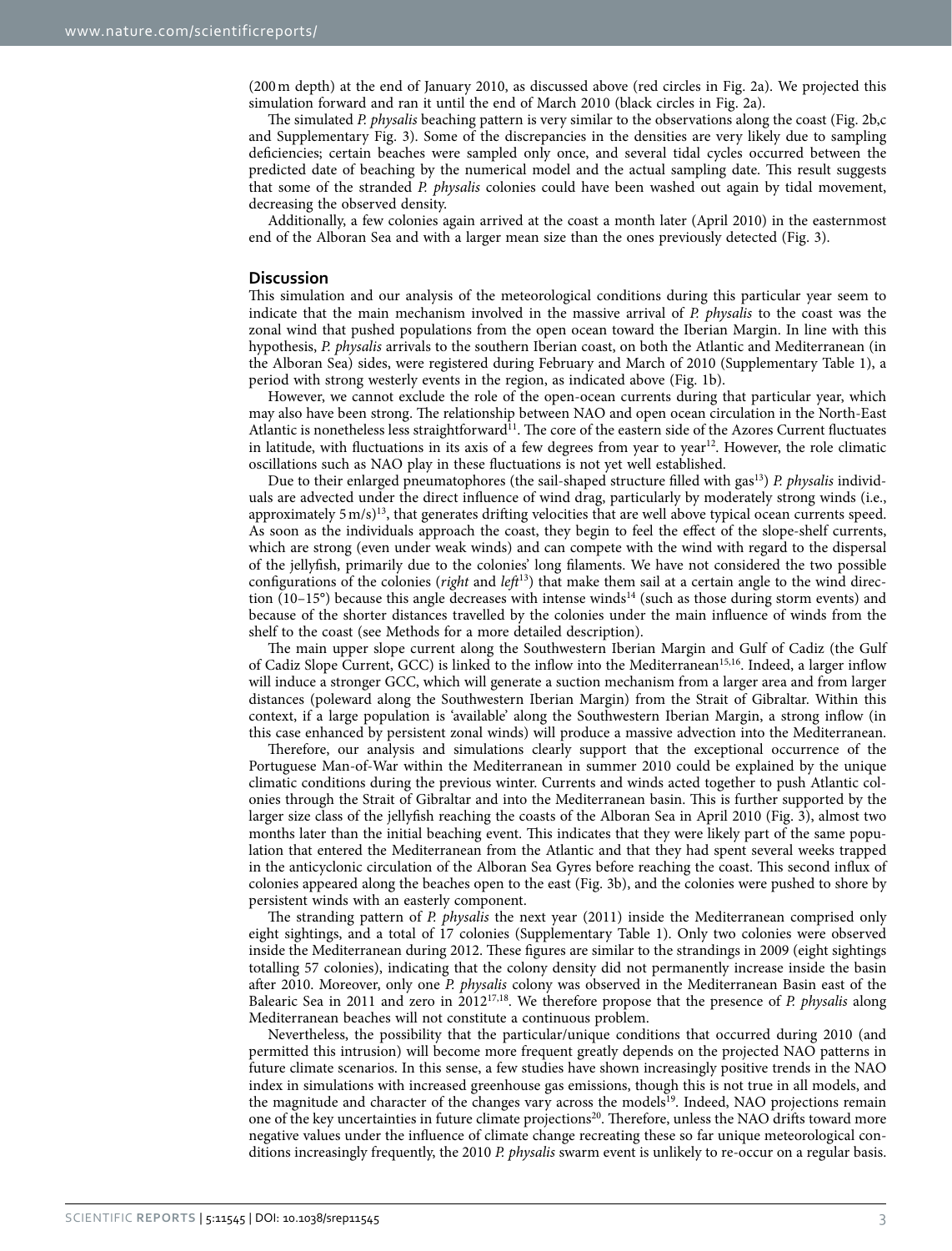

<span id="page-3-0"></span>**Figure 2. Simulation of Portuguese Man-of-War jellyfish drifting and actual beachings during January-March 2010.** (**a**) The virtual position of *P. physalis* on 26 January 2010 (beginning of the simulation) in small red dots and on 30 March, 2010 (end of the simulation) in black dots. The model combines the effect of hydrodynamics with the effect of wind in moving each colony from the Atlantic to the Mediterranean through the Strait of Gibraltar. The cumulative density (colonies per 100m of coastline) of the observed (**b**) and simulated (**c**) *P. physalis* arrivals to the Atlantic and Mediterranean coasts of the South Iberian Peninsula are shown. Observed and simulated abundance of *P. physalis* arrivals are aggregated at beach level (beaches identified in Supplementary table 1). The arrivals of *P. physalis* occurred from west to east both in the observations and in the simulation (see Supplementary Figure 3) between 22 February and 30 March. The simulation is the result of an IBM coupled to Regional Oceanographic Model that includes the effect of the wind and currents (more details in Methods). Maps were created by the authors using the *m-map* toolbox included in Matlab®.

Scientific **Reports** | 5:11545 | DOI: 10.1038/srep11545 4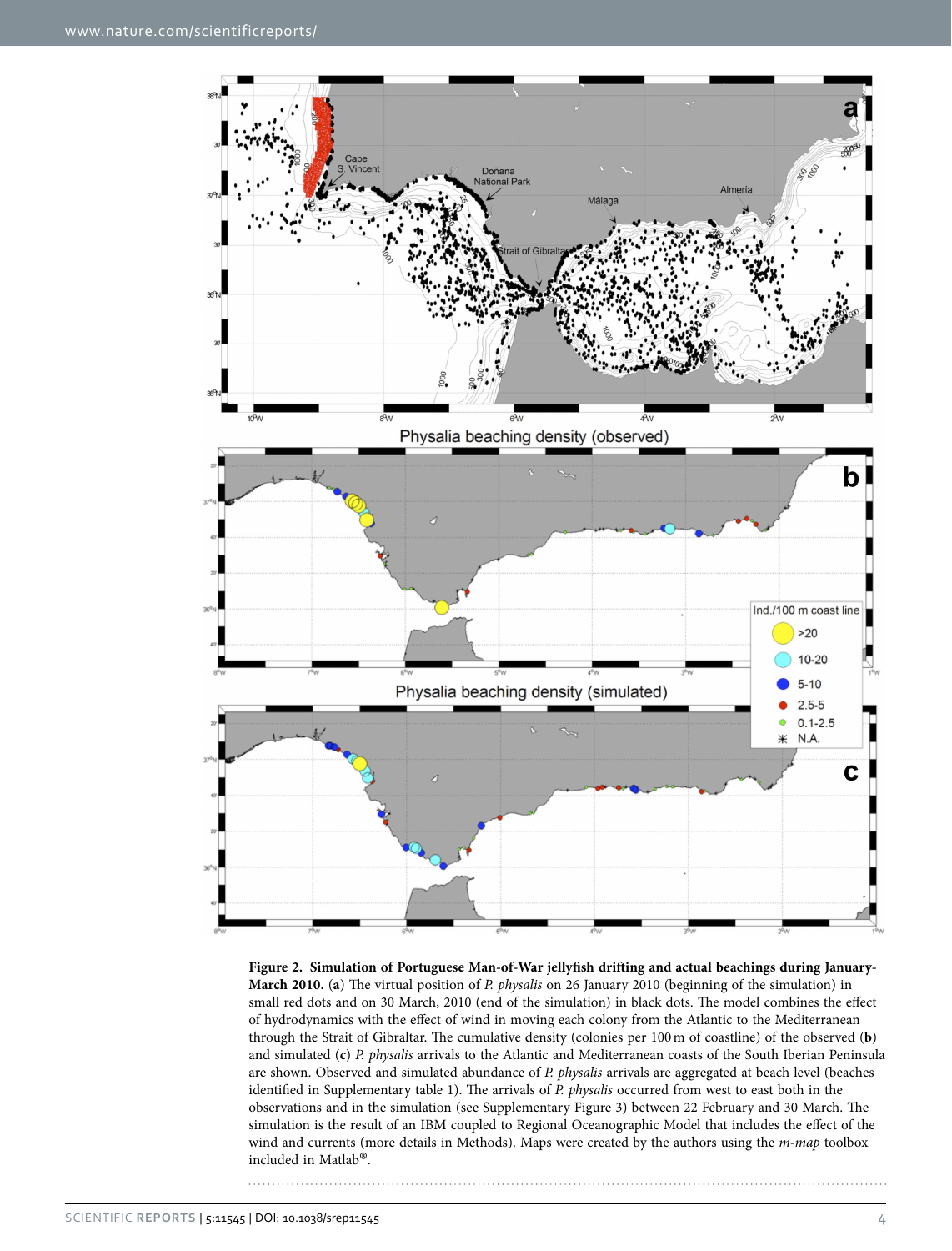

<span id="page-4-0"></span>**Figure 3. Size frequency of the stranded Portuguese Man-of-War.** (**a**) Size frequency of all of the colonies of *P. physalis* stranded during February-March 2010 in the Iberian Peninsula, as grouped by province from west to east. (**b**) Comparison of the size frequency of *P. physalis* stranded in the easternmost province in March and April 2010. Overall, the size frequency of the population stranded shifted toward larger colonies.

#### **Methods**

*P. physalis* sightings were compiled for eight years from different sources: media, national and regional agencies and personal communication. The unique event of February-April 2010 was carefully monitored by the Technicians of the Consejeria de Medio Ambiente from the regional government of Andalucía, which monitored the entire coast and counted and measured all stranded colonies. Additionally, *P. phy-*salis sightings were analysed from the database of the Jellywatch Program<sup>[17](#page-5-16)</sup> [\(http://jellywatch.org/](http://jellywatch.org/)) for the Mediterranean basin.

The wind data were obtained from the ERA-interim reanalysis provided by the European Center for Medium-range Weather Forecast (ECMWF) for the North-East Atlantic (29°N-51°N, 20°W-10°W) (freely available at [http://apps.ecmwf.int/datasets/,](http://apps.ecmwf.int/datasets/) data downloaded on 12 June, 2013)

The ocean simulations were conducted using a hydrodynamic model<sup>15</sup> consisting of an ROMS<sup>21</sup>-based numerical simulation with 2-km resolution forced with realistic winds (ASCAT) and heat fluxes from ERA-interim<sup>22</sup>.

Individual-Based Model (IBM) simulations were performed using the free modelling tool *Ichthyop* v.3.1.[23](#page-5-22) (available at [http://www.brest.ird.fr/ressources/ichthyop\)](http://www.brest.ird.fr/ressources/ichthyop) coupled off-line with the ocean model described above. We simulated each *P. physalis* colony as a virtual individual floating at the sea surface and being advected by the joint effects of the surface currents (computed by the ROMS model) and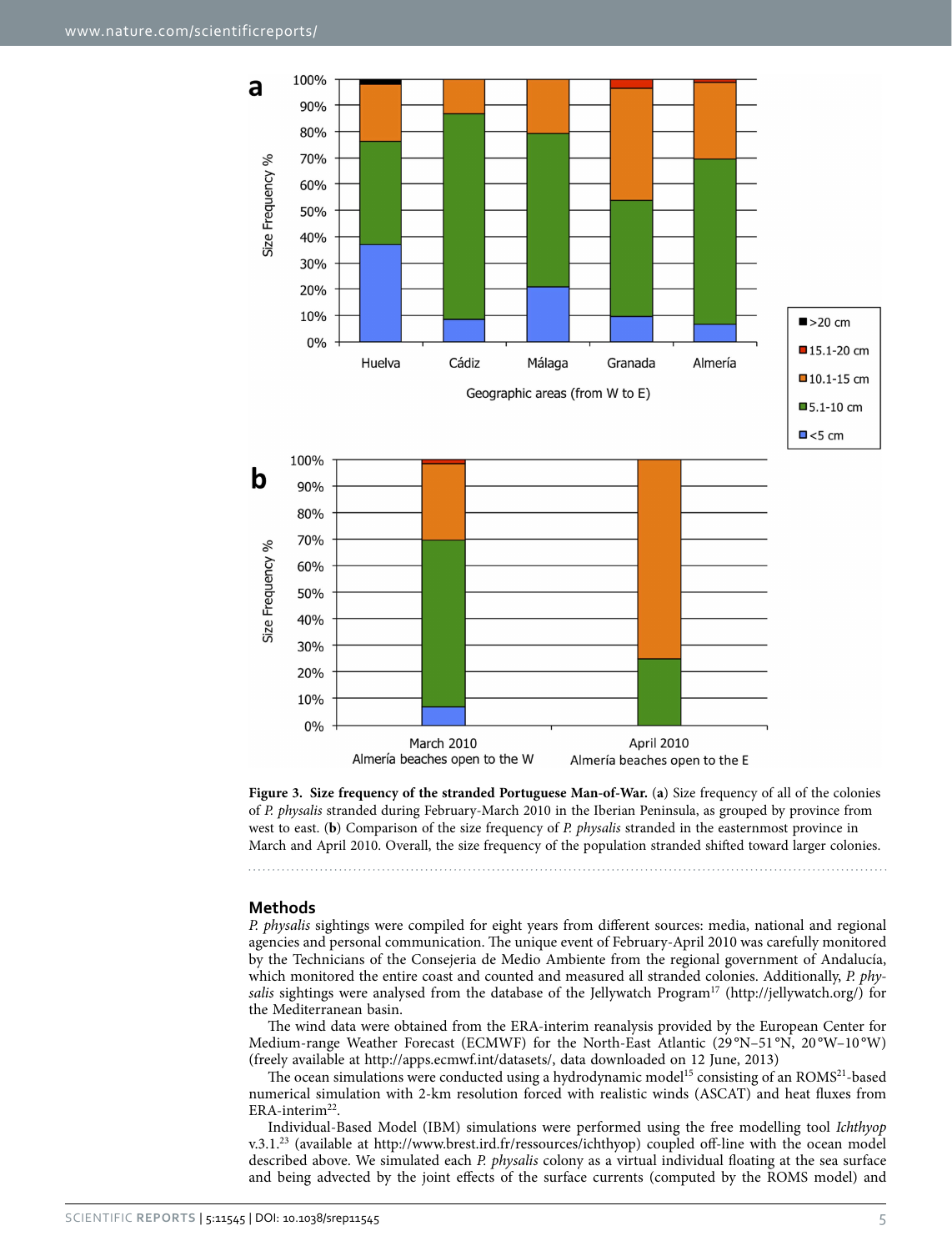wind drag (from the ASCAT database). To estimate the drag effect of the wind, we assumed that each colony was transported in the wind direction at 10% of the wind velocity[13.](#page-5-12) *P. physalis* individuals have been described to present the pneumatophore (the 'sail') with a deviation (to the left or to the right) with respect to the tentacles that drives them at a certain angle  $(10-15^{\circ})$  to the wind direction<sup>13</sup>. We have not included this characteristic in our IBM because the simulation started with the population already in the vicinity of the coast, where current dragging is the primary mechanism that determines an individual's path, as described above. The wind effect is mostly relevant during the intense winds that pushed the colonies towards the beach along a relatively short distance. Under these strong wind conditions, the relative angle between the sail and the wind decreases<sup>14</sup> and the deviation effect described above should only marginally affect the exact beaching location of the individuals. Indeed, sensitivity experiments assuming different percentages of left and right individuals show no significant alteration in the beaching pattern (results not shown).

The virtual individuals were not allowed to grow or die but were merely inert surface drifters. This is a reasonable assumption given the short duration  $($   $\sim$  2 months) of the simulation. When a virtual colony reached the model land boundary, the time and coordinates were recorded; these stranding data were then compared to the observations in the field.

#### **References**

- <span id="page-5-0"></span>1. Haywood, L. Killer 'jellyfish' strikes in Italy, [http://www.thesun.co.uk/sol/homepage/news/3112641/Killer-jellyfish-strikes-in-](http://www.thesun.co.uk/sol/homepage/news/3112641/Killer-jellyfish-strikes-in-Italy.html)[Italy.html](http://www.thesun.co.uk/sol/homepage/news/3112641/Killer-jellyfish-strikes-in-Italy.html) (2010). Accessed on 05/03/2011.
- <span id="page-5-1"></span>2. Burnett, J. Medical aspects of jellyfish envenomation: pathogenesis, case reporting and therapy. *Hydrobiology* **155,** 1–9 (2000).
- <span id="page-5-2"></span>3. Edwards, L. & Hessinger, D. A. Portuguese Man-of-war (*Physalia physalis*) venom induces calcium influx into cells by permeabilizing plasma membranas. *Toxicon* **38,** 1015–1028 (2000).
- <span id="page-5-3"></span>4. Kirkpatrick, P. A. & Pugh, P. R. Siphonophores and Velellids. *Synopses of the British Fauna New Series* **29,** 1–154 (1984).
- <span id="page-5-4"></span>5. Ciscar, J.-C. *et al.* Physical and economic consequences of climate change in Europe. *Proc. Natl Acad. Sci. USA* **108,** 2678–2683 (2011).
- <span id="page-5-5"></span>6. Schrope, M. Attack of the blobs. *Nature* **482,** 20–21 (2012).
- <span id="page-5-6"></span>7. Walker, G. T. & Bliss, E. W. World weather V. *Mem. Royal Meteorological Society* **45,** 53–84 (1932).
- <span id="page-5-7"></span>8. Barnston, A. G. & Livezey, R. E. Classification, seasonality and persistence of low-frequency atmospheric circulation patterns. *Mon. Weather. Rev.* **115,** 1083–1126 (1987).
- <span id="page-5-8"></span>9. Hurrell, J. & National Center for Atmospheric Research Staff (Eds). The Climate Data Guide: Hurrell North Atlantic Oscillation (NAO) Index (station-based), [https://climatedataguide.ucar.edu/guidance/hurrell-north-atlantic-oscillation-nao-index-station](https://climatedataguide.ucar.edu/guidance/hurrell-north-atlantic-oscillation-nao-index-station-based)[based](https://climatedataguide.ucar.edu/guidance/hurrell-north-atlantic-oscillation-nao-index-station-based) (2012). Accessed on 21/03/2013.
- <span id="page-5-9"></span>10. Stenseth, N. C. *et al.* Studying climate effects on ecology through the use of climate indices: the North Altlantic Oscillation, El Niño Southern Oscillation and beyond. *Proc. R. Soc. B-Biol. Sci.* **270,** 2087–2096 (2003).
- <span id="page-5-10"></span>11. Volkov, D. L. Interannual variability of the altimetry-derived eddy field and surface circulation in the Extratropical North Atlantic Ocean in 1993–2001, *J. Phys. Oceanogr.* **35,** 405–426 (2005).
- <span id="page-5-11"></span>12. Barbosa Aguiar, A. C., Peliz, A., Cordeiro Pires, A. & Le Cann, B. Zonal structure of the mean flow and eddies in the Azores Current system. *J. Geophys. Res.* **116,** C02012, doi: 10.1029/2010JC006538 (2011).
- <span id="page-5-12"></span>13. Iosilevskii, G. & Weihs, D. Hydrodynamics of sailing of the Portuguese man-of-war *Physalia physalis*. *J. R. Soc. Interface* **6,** 613–626 (2009).
- <span id="page-5-13"></span>14. Totton, A. K. & Mackie, G. O. Studies on *Physalia physalis*. Discovery reports 30, pp. 301–408. Cambridge, UK: Cambridge University Press (1960).
- <span id="page-5-14"></span>15. Peliz, A., Boutov, D., Cardoso, R., Delgado, J. & Soares, P. M. M. The Gulf of Cadiz-Alboran Sea sub-basin: Model setup, exchange and seasonal variability. *Ocean Model.* **61,** 49–67; doi: /10.1016/j.ocemod.2012.10.007 (2013).
- <span id="page-5-15"></span>16. Peliz, A. *et al.* Surface circulation in the Gulf of Cadiz. Part 2: Inflow/outflow coupling and the Gulf of Cadiz Slope Current. *J. Geophys. Res.* **114,** C03011; doi: 10.1029/2008JC004771 (2009).
- <span id="page-5-16"></span>17. Jellywatch Program, [http://jellywatch.org/,](http://jellywatch.org/) (2012). Accessed on 12/09/2012.
- <span id="page-5-17"></span>18. Rare Portuguese man o' war jellyfish sighted off Marsamxett, [http://www.timesofmalta.com/articles/view/20110309/local/rare](http://www.timesofmalta.com/articles/view/20110309/local/rare-portuguese-man-o-war-jellyfish-sighted-off-marsamxett.353899)[portuguese-man-o-war-jellyfish-sighted-off-marsamxett.353899](http://www.timesofmalta.com/articles/view/20110309/local/rare-portuguese-man-o-war-jellyfish-sighted-off-marsamxett.353899) (2011). Accessed on 17/10/2011.
- <span id="page-5-18"></span>19. IPCC (2001) Climate Change 2001: The scientific Basis. Contribution of Working Group I to the Third Assessment Report of the Intergovernmental Panel on Climate Change (eds Core Writing Team Houghton, J.T. *et al.*) (IPCC, NY, 2001).
- <span id="page-5-19"></span>20. IPCC (2007) Climate Change 2007: Synthesis Report. Contribution of Working Groups I, II and III to the Fourth Assessment Report of the Intergovernmental Panel on Climate Change (eds Core Writing Team Pachauri, R.K. & Reisinger, A.) (IPCC, NY, 2007).
- <span id="page-5-20"></span>21. Shchepetkin, A. F. & McWilliams, J. C. The regional oceanic modeling system (roms): a split-explicit, free-surface, topographyfollowing-coordinate oceanic model. *Ocean Model.* **9,** 347–404 (2005).
- <span id="page-5-21"></span>22. Dee, D. P. *et al.* The ERA-Interim reanalysis: configuration and performance of the data assimilation system. *Q. J. R. Meteorol. Soc.* **137,** 553–597; doi: 10.1002/qj.828 (2011).
- <span id="page-5-22"></span>23. Lett, C. *et al.* A lagrangian tool for modelling ichthyoplankton dynamics. *Environ. Modell. Softw.* **23,** 1210–1214 (2008).

#### **Acknowledgements**

We thank D. Calenti, N. Sanz (Cudomar), A. Perez (Aquatours Almeria) and Consejería de Medio Ambiente (Junta de Andalucía) for assistance and support. This work was supported by projects MarinERA MedEx (CTM2008-04036-E/MAR, MARIN-ERA/MAR/0002/2008), JELLY-PHYS (CTM2011-22856), Observatorio del Estrecho (Junta de Andalucía) and PERSEUS (FP7-287600). A research grant to L.P. from Ramon y Cajal Programme of Spanish MIC is also acknowledged.

#### **Author Contributions**

L.P., D.M., A.P. and J.R. jointly debated the new hypothesis, discussed the results and contributed to the manuscript. L.P., D.M. and J.R. conceived and designed the experiments. L.P. developed the sightings database. L.P. and D.M. performed the analyses and wrote the paper. A.P. developed the hydrodynamic model and assisted with the analyses.